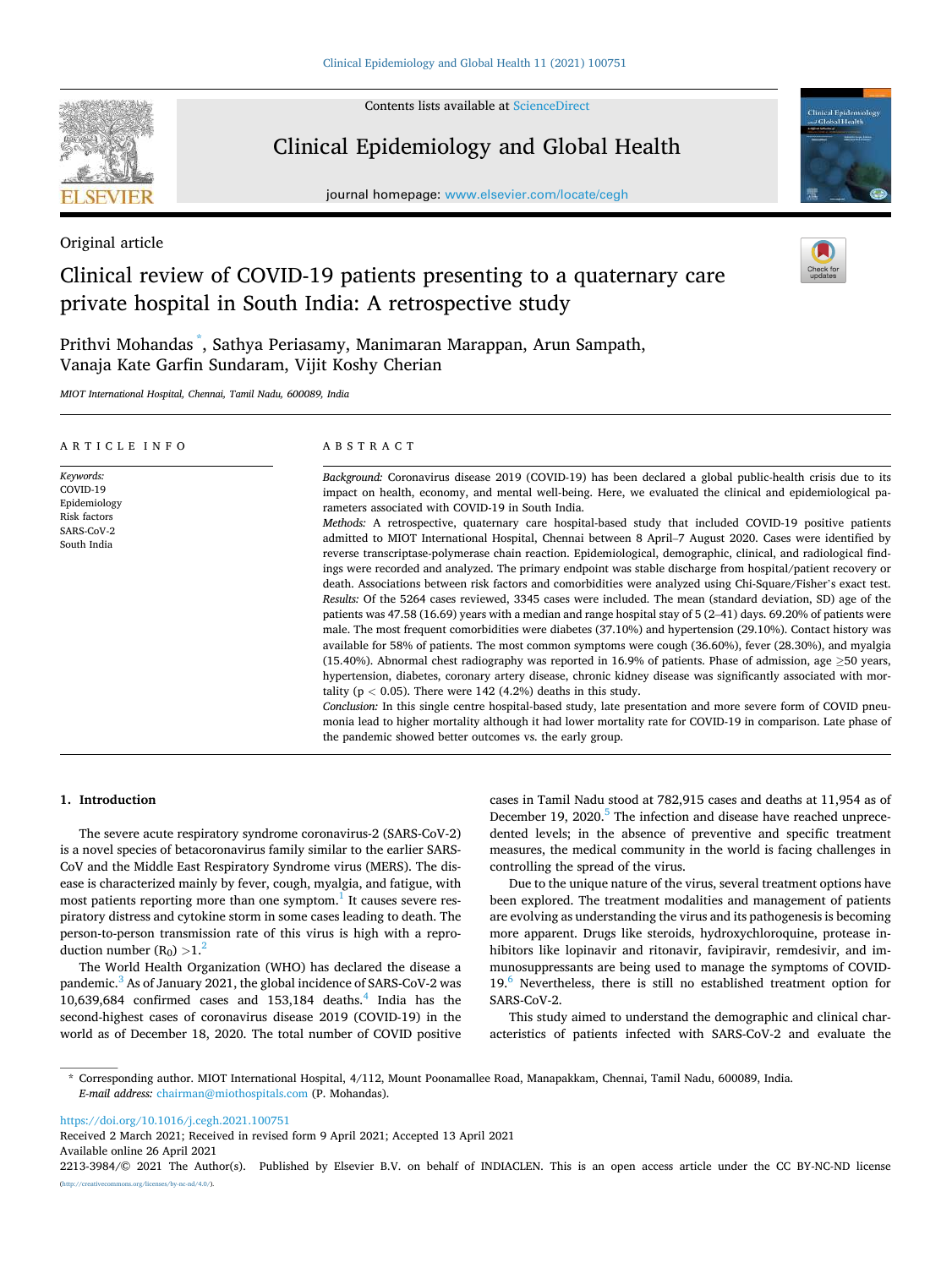associations between clinical and epidemiological features of COVD-19 and mortality in a hospital-based setting in South India. Since there is a dearth of published epidemiological data concerning COVID-19 patients in India, this study has potential to partially fill this gap, which could help effectively plan outbreak control measures in the country.

## **2. Methods**

## *2.1. Study design and objectives*

The MIOT International hospital is a 1000-bed quaternary care private hospital that caters to the population in the metropolitan area of Chennai, Tamil Nadu. Besides the local population, patients are also referred from nearby states and overseas countries. This was a singlecentre, hospital-based retrospective study conducted in Tamil Nadu, India. The case records of all patients admitted to the designated block specifically for COVID patients' admission between April 8, 2020, and August 7, 2020 were reviewed.

The objective of the study was to assess the clinical and epidemiological characteristics of patients with COVID-19, to evaluate the association between different risk factors such as age, gender, comorbidities like diabetes, hypertension, chronic kidney disease (CKD), coronary artery disease (CAD), chronic obstructive pulmonary disease (COPD), hypoxia peripheral capillary grades (mild: oxygen saturation [SpO<sub>2</sub>] 90–95%; moderate: SpO2 75–89%; severe: SpO 2*<*75%),[7 date of](#page-5-0)  admission and outcome of COVID-19.

Admission criteria to the medical block were as follows:

- Confirmed cases: patients who were COVID-19 reverse transcriptasepolymerase chain reaction (RT-PCR) positive.
- Suspected cases: those with symptoms of SARS-CoV-2, contact history or travel history as per Indian Council of Medical Research (ICMR) guidelines at the time of admission.
- Probable cases: COVID-19 RT-PCR negative cases, but who had clinical and radiological features suggestive of COVID-19.
- Asymptomatic cases: COVID-19 RT-PCR positive cases, required admission during the earlier phase of the pandemic as per ICMR and local government guidelines.
- Pre-procedure admissions: those needing any intervention, surgical or medical treatment in other areas were admitted in the medical block, cleared after RT-PCR COVID-19 test, and transferred to the respective areas for further treatment.

Typical chest imaging findings suggestive of COVID-19 included the following - Chest radiography: hazy opacities, often rounded in morphology, with peripheral and lower lung distribution; Chest CT: multiple bilateral ground-glass opacities, often rounded in morphology, with peripheral and lower lung distribution; Lung ultrasound: thickened pleural lines, B lines (multifocal, discrete, or confluent), consolidative patterns with or without air bronchograms.<sup>8</sup>

The categories of COVID-19 cases was defined as asymptomatic or pre-symptomatic, mild, moderate, severe and critical and were defined as follows:<sup>[9](#page-5-0)</sup>

- Asymptomatic or pre-symptomatic infection: Individuals who test positive for SARS-CoV-2 using a virologic test (i.e., a nucleic acid amplification test or an antigen test) but who have no symptoms that are consistent with COVID-19.
- Mild illness: Individuals who have any of the various signs and symptoms of COVID-19 (e.g., fever, cough, sore throat, malaise, headache, muscle pain, nausea, vomiting, diarrhoea, loss of taste and smell) but who do not have shortness of breath, dyspnoea, or abnormal chest imaging.
- Moderate illness: Individuals who show evidence of lower respiratory disease during clinical assessment or imaging and who have

peripheral capillary saturation of oxygen  $(SpO<sub>2</sub>) > 94%$  on room air at sea level.

- Severe illness: Individuals who have  $SpO<sub>2</sub> < 94%$  on room air at sea level, a ratio of arterial partial pressure of oxygen to fraction of inspired oxygen (PaO2/FiO2) *<*300, respiratory frequency *>*30 breaths/min, or lung infiltrates *>*50%.
- Critical illness: Individuals who have respiratory failure, septic shock, and/or multiple organ dysfunction.

Records of cases that met the case definition and for whom the demographic, epidemiological, and clinical parameters were documented in the medical records were included. Records with incomplete information and for which any of the inclusion criteria or case definition were not met were excluded from this study. Patients unwilling for admission or those who refused treatment for COVID-19 in the hospital were also excluded from the study. Outcomes of patients discharged against medical advice were done by contacting the attenders of the patients on telephone.

This study was approved by the institutional ethics committee and the local ethics committee and conducted in accordance with the Declaration of Helsinki.

## *2.2. Statistical analysis*

Continuous variables were summarized with mean, standard deviation (SD), minimum, and maximum values. Categorical variables were descriptively summarized with percentages. Proportions of patients with data on clinical symptoms, investigations, treatments, outcomes were summarized. Associations between the date of admission (early: April 2020 to June 2020; late: from June 2020 to August 2020) and the end point were recorded (recovery vs. mortality), sociodemographic variables/comorbidities, symptoms, investigations/treatments with the recorded outcome (dead *vs.* alive) were analyzed. Pearson Chi-Square test and Fisher's exact test were used as appropriate, based on the distribution, and p-values were tabulated with a level of significance set at *<*0.05.

A sub-group analysis investigated the association between variables of interest such as hypertension, diabetes, CKD, CAD, COPD, hypoxia and deaths stratified by date of admission (early, April 8, 2020 to June 20, 2020 *vs.* late, from June 21, 2020 to August 7, 2020), age group *<*50 *vs.* ≥50 years.

## **3. Results**

A total of 5264 charts were reviewed during the study. Of these, 3345 confirmed cases of COVID-19 were identified and included in the study. A total of 1918 cases were excluded since they were admitted for other procedures ( $n = 443$ ), tested as COVID-19 negative ( $n = 1918$ ), and those who stayed  $<$  48 h in the medical block ( $n = 1475$ ). More than half (69.2%) of the patients were males. The mean (SD) age of the cohort was 47.58 (16.69) years. The majority (98.20%) of the admissions were from Tamil Nadu. The median duration of hospital stay was 5 (2–41) days. Socio-demographic and patient baseline characteristics are summarized in [Table 1](#page-2-0).

## *3.1. Clinical and epidemiological characteristics of COVID-19 patients*

The most frequently reported comorbidities were hypertension (29.10%), diabetes (37.10%), CKD (1.60%), CAD (6%) and COPD (0.20%). More than half of the patients (58%) had a report of contact history. Travel history was reported in only 0.70% of patients. The most common symptoms observed were cough (36.60%), fever (28.30%), myalgia (15.40%), and gastrointestinal symptoms (15%) ([Fig. 1](#page-2-0)). Breathing difficulty (10.40%), headache (9.70%), sore throat (8.60%), and loss of taste and smell (7.40%) were infrequent. Asymptomatic infection was observed only in 28.20% of patients.  $SpO<sub>2</sub>$  grades mild,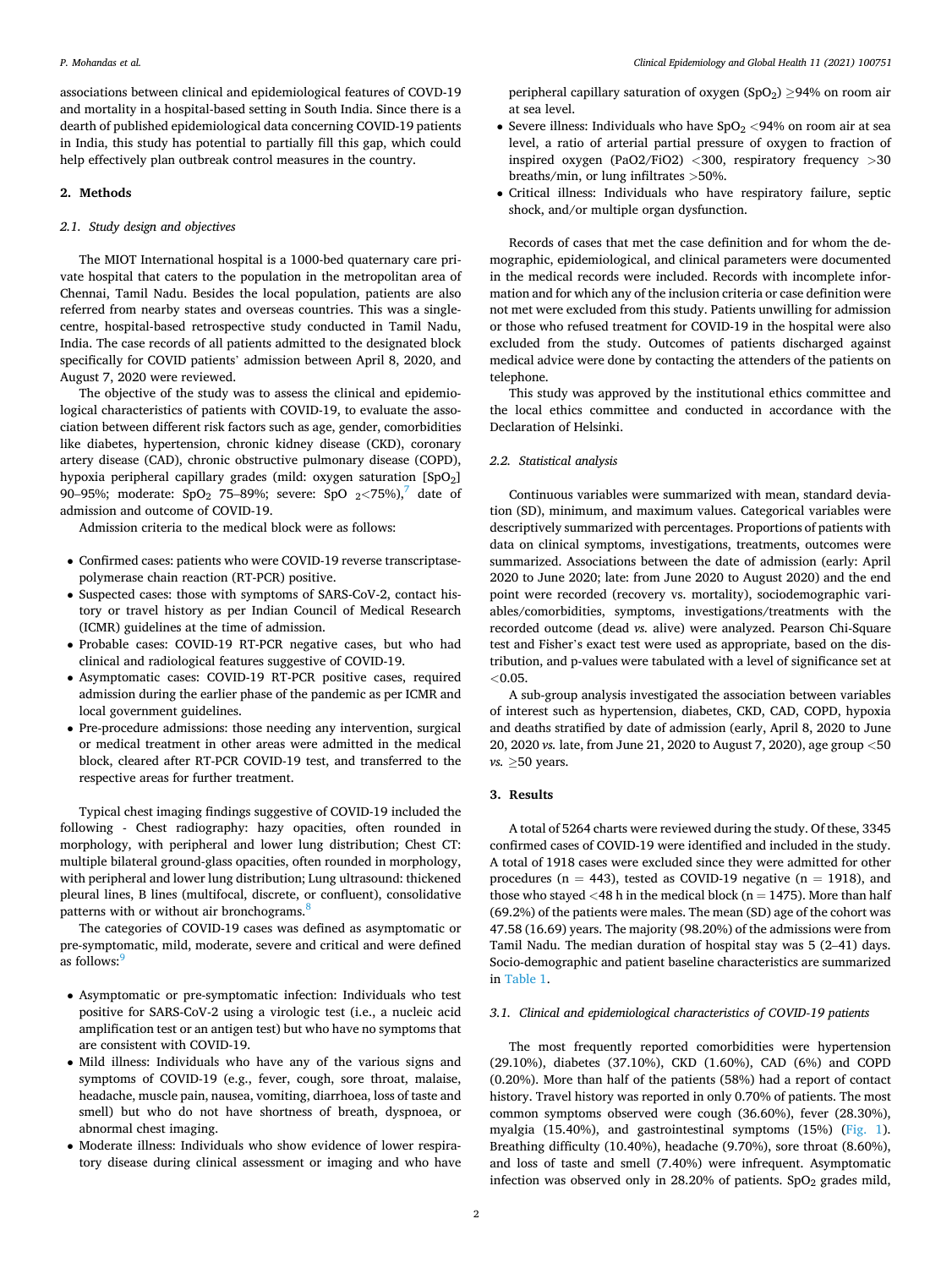#### <span id="page-2-0"></span>**Table 1**

Demographic and clinical characteristics.

| Parameter                                 | Value                   |  |  |  |
|-------------------------------------------|-------------------------|--|--|--|
| Age, years $(n = 3345)$                   | $47.58 + 16.69$         |  |  |  |
| Gender ( $n = 3345$ )                     |                         |  |  |  |
| Female                                    | 1031 (30.80)            |  |  |  |
| Male                                      | 2314 (69.20)            |  |  |  |
| Inpatient stay                            |                         |  |  |  |
| Total number of days $(n = 3345)$         | $5(2-41)$               |  |  |  |
| Temperature ( $\degree$ F)(n = 3345)      | $98.37 + 1.09$          |  |  |  |
| Oxygen saturation ( $n = 3345$ )          | $96.12 \pm 5$           |  |  |  |
| Hemoglobin $(g/dL)(n = 2991)$             | $12.97 \pm 1.82$        |  |  |  |
| Platelets (per mcL) $(n = 3232)$          | $248855.9 \pm 87298.97$ |  |  |  |
| Total WBC count (per mcL) $(n = 3010)$    | $7374.55 \pm 4602.15$   |  |  |  |
| ESR, 1 h reading $(n = 492)$              | $35.08 \pm 28.93$       |  |  |  |
| C reactive protein (mg/dL) ( $n = 1264$ ) | $50.48 + 76.9$          |  |  |  |
| Ferritin (mcg/L) ( $n = 1083$ )           | $252.89 \pm 252.27$     |  |  |  |
| Interleukin 6 ( $n = 1087$ )              | $69.35 \pm 270.9$       |  |  |  |
| LDH $(U/L)$ (n = 1123)                    | $268.93 + 204.35$       |  |  |  |
| Urea (mg/dL) $(n = 3290)$                 | $28.37 \pm 25.18$       |  |  |  |
| Serum creatinine (mg/dL) ( $n = 3294$ )   | $0.81 \pm 0.95$         |  |  |  |
| Total bilirubin (mg/dL) ( $n = 3256$ )    | $0.56 + 0.36$           |  |  |  |
| Hypertension ( $n = 3345$ )               | 974 (29.10)             |  |  |  |
| Diabetes ( $n = 3345$ )                   | 1240 (37.10)            |  |  |  |
| Hypothyroidism $(n = 3345)$               | 94 (2.80)               |  |  |  |
| $CKD(n = 3345)$                           | 52(1.60)                |  |  |  |
| Bronchial asthma $(n = 3345)$             | 98 (2.90)               |  |  |  |
| COPD $(n = 3345)$                         | 7(0.20)                 |  |  |  |
| $CAD (n = 3345)$                          | 200(6)                  |  |  |  |

Data presented as median range for hospital stay, mean (SD) for other values.

moderate, and severe were observed in 8.80%, 3.60%, and 1% of patients. Abnormal chest X-ray finding was observed in 16.9% of patients, while chest CT scan COVID-19 pneumonia was reported in 14.3% of patients. In the early phases of the study, the most frequently administered drugs for the management of COVID-19 were Azithromycin (100%), hydroxychloroquine (11.50%), toclizumab (6.90%), while remdesivir (4.30%) was used in the later phase of the study to those meeting criteria for usage. Low molecular weight heparin and steroids were administered in 48.60% and 53.50% of patients, respectively ([Fig. 2](#page-3-0)). Intensive care unit (ICU) admission was required for 13.20% of patients. A total of 142 (4.2%) patients died due to COVID-19 in this study. The total deaths reported during the early phase of admission were 5.10% and during the late phase was 3.70%. There were 15 deaths in the group of patients who got themselves discharged against medical advice. Majority of COVID-19 deaths were due to respiratory failure (81.57%), followed by respiratory failure with septic shock/sepsis and

respiratory failure with septic shock/multi-organ dysfunction syndrome (MODS) (11.97% each) ([Table 2\)](#page-3-0).

*3.2. Association between sociodemographic, comorbidities, age, and the admission period on the outcome* 

The association between the period of admission (early *vs.* late) and death was significant; the proportion of deaths was higher during the pandemic's early period ( $p = 0.046$ ) [\(Table 3](#page-4-0)). The proportions of deaths were significantly higher in males ( $p = 0.02$ ), patients aged  $\geq 50$ years, patients having hypertension, diabetes, CKD (all p-values *<*0.001), COPD (p = 0.033), coronary artery disease p *<* 0.001), ([Table 3\)](#page-4-0). In patients reporting fever (p *<* 0.001), breathing difficulty (p *<* 0.001), cough (p *<* 0.001), fatigue (p *<* 0.001), or higher grades of hypoxia (p *<* 0.001), mortality was significantly higher compared with the corresponding reference groups. The proportion of deaths were also significantly higher in patients with no contact history, abnormal chest X-ray (p *<* 0.001), CT chest findings with COVID-19 pneumonia (p *<* 0.001), ventilator, tracheostomy (p *<* 0.001), patients not in self-prone position (p *<* 0.001), and patients admitted to the ICU (p *<* 0.001). The re-admission rate was found to be 5.4% in this study. The results of the association between comorbidities and mortality are summarized in [Table 3](#page-4-0).

The subgroup analysis data that assessed the association between admission phase, comorbidities and age were similar to that observed in the primary analysis [Supplementary Table 1, 2 and 3 present the data obtained from the subgroup analysis for the association of mortality with hypertension, diabetes and hypoxia, respectively].

#### **4. Discussion**

In this study, we set out to retrospectively evaluate the clinical and epidemiological aspects of COVID-19 in patients presenting to the MIOT International hospital in Chennai, Tamil Nadu. Our research indicates that the most common symptoms of COVID-19 patients were cough, fever, and myalgia. A total of 4.20% of patients died due to COVID-19, and this proportion of death was higher during the earlier phase of the pandemic. There was a significant association between comorbidities such as hypertension, diabetes, chronic kidney disease, COPD, CAD, and the proportion of deaths.

Epidemiological studies indicate a higher prevalence of SARS-CoV-2 infection in males compared to females. $10,11$  In a hospital-based study conducted in India, the incidence of COVID-19 in males was  $93\%$ .<sup>1</sup> Similarly, an earlier cohort study conducted in Wuhan in patients



**Fig. 1.** Summary of the symptoms in COVID-19 patients.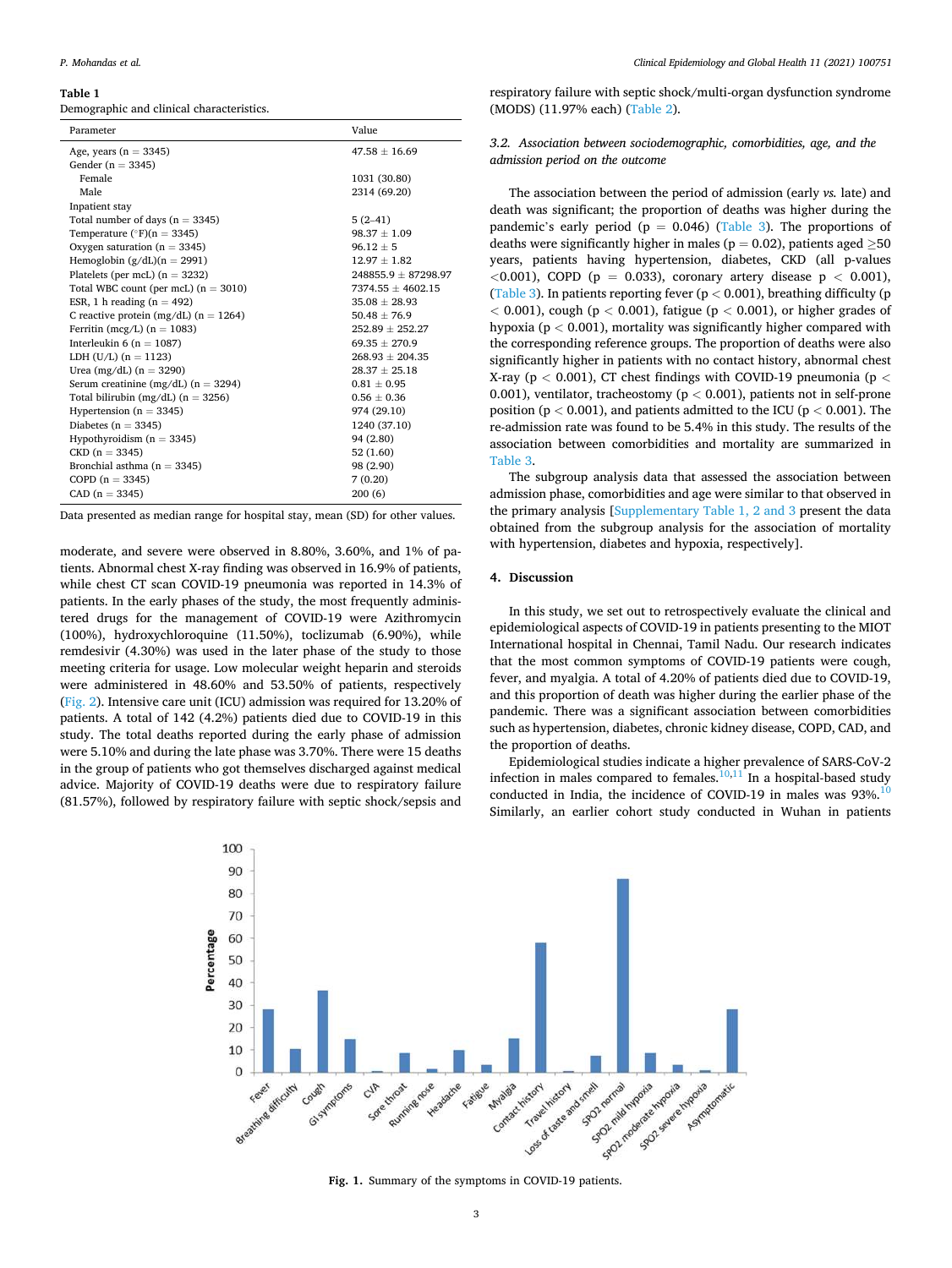<span id="page-3-0"></span>

**Fig. 2.** Treatment administered to the patients.

**Table 2**  Causes of death in COVID-19 patients.

|   | Causes of death                                                 | Number |
|---|-----------------------------------------------------------------|--------|
|   | Respiratory failure                                             | 81     |
| 2 | Respiratory failure with encephalopathy                         | 3      |
| 3 | Respiratory failure & myocarditis                               | 2      |
| 4 | Respiratory failure with cardiac failure                        | 1      |
| 5 | Cardiac arrest                                                  | 6      |
| 6 | Respiratory failure with septic shock/sepsis                    | 17     |
| 7 | Respiratory failure with septic shock and mods                  | 17     |
| 8 | Deaths after DAMA (discharge against medical advice-exact cause | 15     |
|   | not known)                                                      |        |
|   | Total                                                           | 142    |

confirmed to have COVID-19 reported an incidence of 77% in males.<sup>11</sup> Results from our study corroborate these findings. In our study, approximately two-thirds of the patients who tested positive for COVID-19 were males (69.2%). Studies have shown that during the early phase of the pandemic, patients aged  $\geq$ 70 years were at a higher risk and were subsequently isolated. $12,13$  However, it has been observed that the mean age has shifted towards the 50 years age group,  $14$  and these corroborate with the results observed in our study; patients aged ≥50 years were at a significantly higher risk of death from the SARS-CoV-2 infection compared to those below the age of 50 years.

In addition to age and gender, comorbidities have also presented to be risk factors in patients with SARS-CoV-2. $^{15}$  Pieces of evidence demonstrate that patients with diabetes, hypertension, cardiovascular disease, and cerebrovascular disease are at a higher risk of death from SARS-CoV-2 infection.<sup>15–18</sup> The SARS-CoV-2 virus uses the angiotensin-converting enzyme 2 (ACE2) receptor which is overexpressed in hypertensive and diabetic patients to enter the cells. $17,19,20$  In the study by Kumar et al., the risk of mortality in patients positive for COVID-19 and pre-existing diabetes was shown to be twice than that observed in non-diabetic patients. In a retrospective cohort study, Zhou et al. demonstrated that COVID-19 positive patients with pre-existing diabetes had 2.85 times the risk of mortality due to COVID-19 compared to patients without pre-existing diabetes, and those with comorbid hypertension had thrice the odds of mortality compared to non-hypertensive patients.[18 A meta-analysis predicted that the likeli](#page-5-0)hood of death was higher in patients with hypertension, diabetes, and cardiovascular disease. COVID-19 positive patients with comorbid cardiovascular disease had 3.32 times the risk of mortality than those without cardiovascular disease.<sup>15</sup> Similarly, patients with immune and metabolic disorders had 2.39 times the risk of mortality because of COVID-19 compared to those without immune and metabolic disorders.[13 Furthermore, patients with comorbidities require a longer time](#page-5-0)  for recovery from the time of infection.<sup>12</sup> Our study observed that patients with hypertension, diabetes, CKD, COPD, and CAD are at a significantly higher risk of mortality than those without these comorbidities. The findings in our study similarly corroborates findings from previous studies in literature.

Respiratory illnesses have also been shown to have a higher risk of mortality for patients with COVID-19.<sup>15</sup> Patients with breathing difficulty (p *<* 0.001), fever (p *<* 0.001), higher grades of hypoxia (p *<* 0.001) showed a significant association with mortality. The severe cases that required ICU admission (p *<* 0.001), tracheostomy (p *<* 0.001), and mechanical ventilation (p *<* 0.001) had a significant association with mortality in our study. Pneumonia was reported in 14.3% of patients, and abnormal chest X-ray was seen in 16.90% of patients. Several studies have reported COVID-19 pneumonia and ground-glass opacities found on chest X-ray in severe disease cases associated with a higher risk of mortality. These patients are also at higher risk of developing acute respiratory distress syndrome and experience "cytokine-storm" induced by the virus leading to mortality. $\frac{1}{1}$ 

Although no specific antiviral treatment is available for SARS-CoV-2, antimalarial drug hydroxychloroquine and anti-viral drugs such as remdesivir, lopinamir and ritonavir are being used for symptomatic management of infection. $21-23$  However, the data on treatment modalities are being evaluated, evolving, and updated on a real-time basis. We also observed a significant association between the pandemic phase (early *vs.* late) with mortality (5.07% deaths in the early phase *vs.* 3.65% deaths in the late phase). The understanding of the pathogenesis, control, and treatment modalities for COVID-19 have improved over time and could have led to the possible reduction in severity and deaths during the later phase of the pandemic.

The mortality in this study, for patients admitted to a referral centre is relatively low for a hospital-based trial as observed in India. However, a prospective hospital-based surveillance study by Sami et al. reported 7% death rates in Iran. $^{24}$  Additionally, a cohort study in US patients also reported 20% in-hospital mortality rate.<sup>25</sup> Also considering that MIOT is a referral hospital, the number of sick patients referred are higher vs. secondary or tertiary care hospitals.

This was one of the largest studies conducted in South India during the COVID-19 pandemic. We analyzed the outcome based on the early and late phases of the pandemic as MIOT was one of the first hospitals to dedicate beds and personnel from the beginning of this pandemic for COVID-19 patients. All cases were identified in a timely and accurate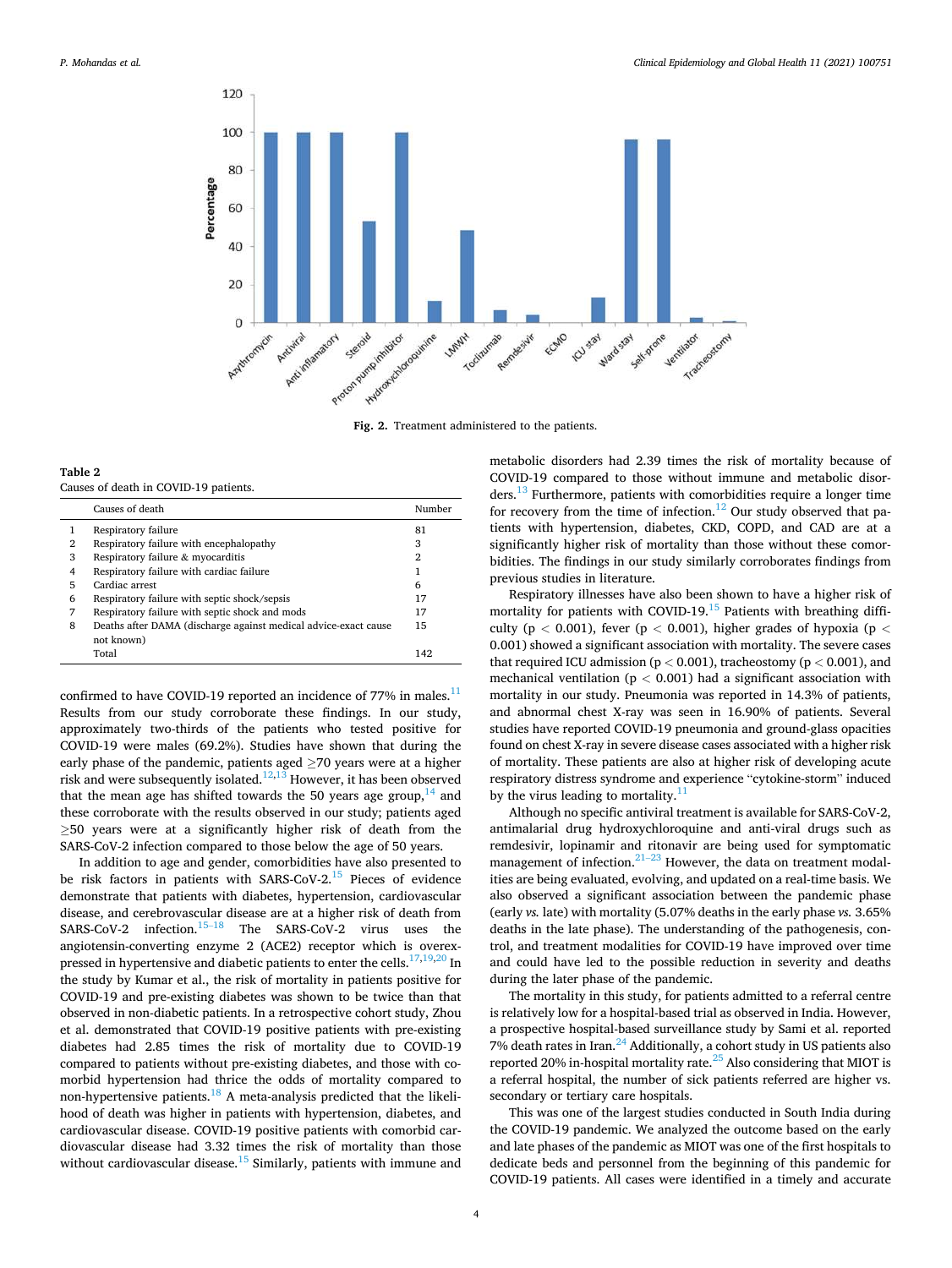## <span id="page-4-0"></span>**Table 3**

Association between the time of admission, sociodemographic variables/ comorbidities, symptoms, travel/contact history, investigations/therapy and outcome.

(5.10)

 $(3.70)$ <br> $31$ 

(3.00)

 $(4.80)$ <br> $18$ 

(1.10)

(7.50)

(2.50)

 $(8.40)$ <br>50

(2.40)

(7.40)

(4.20)

(4.00)

(21.20)

(4.30)

(4.20)

(28.60)

(3.50)

(16.50)

(5.20)

(1.90)

(2.20)

(9.50)

(2.80)

(16.70)

(3.30)

(5.80)

(4.10)

 $(5.20)$ <br>141

(4.20)

(4.30)

(3.80)

(4.30)

 $Y = 1 (4.00)$ 

Y 1 (2.20)

Y 7 (7.40) 87

Late 71

Male 111

 $\geq 50$  124

Y 82

Y 92

Y 11

Y 2

Y 33

Y 18

Y 90

Y 58

Y 71

Y 26

Y 11

 $Y = 2(2.00)$ 

Dead Alive Total P value

1400 (100.00)

1945 (100.00)

1031 (100.00)

2314 (100.00)

1688 (100.00)

1657 (100.00)

2371 (100.00)

974 (100.00)

2105 (100.00)

1240 (100.00)

3251 (100.00)

3293 (100.00)

94 (100.00)

52 (100.00)

3247 (100.00)

98 (100.00)

3338 (100.00)

7 (100.00)

3145 (100.00)

200 (100.00)

2402 (100.00)

943 (100.00)

2397 (100.00)

948 (100.00)

2997 (100.00)

348 (100.00)

2120 (100.00)

1225 (100.00)

2843 (100.00)

502 (100.00)

3320 (100.00)

25 (100.00)

3056 (100.00)

289 (100.00)

3299 (100.00) **0.046** 

**0.02** 

**<0.001** 

**<0.001** 

**<0.001** 

0.118

**<0.001** 

0.44

**0.033** 

**<0.001** 

**<0.001** 

**<0.001** 

**<0.001** 

**0.001** 

0.279

1

0.878

0.721

1329 (94.90)

1874 (96.30)

1000 (97.00)

2203 (95.20)

1670 (98.90)

1533 (92.50)

2311 (97.50)

892 (91.60)

2055 (97.60)

1148 (92.60)

3116 (95.80)

(92.60)

3162 (96.00)

41 (78.80)

3107  $(95.70)$ <br>96

(98.00)

3198 (95.80)

3036 (96.50)

167 (83.50)

2278 (94.80)

925 (98.10)

2345 (97.80)

858 (90.50)

2913 (97.20)

290 (83.30)

2049 (96.70)

1154 (94.20)

2727 (95.90)

476 (94.80)

3179  $(95.80)$ <br>24

(96.00)

2925 (95.70)

278 (96.20)

3158 (95.70)

5 (71.40)

Variables Outcomes Recorded

DOA Category Early 71

Gender Female

Age group  $<$ 50

 $\begin{picture}(180,170) \put(0,0){\dashbox{0.5}(100,0){ }} \thicklines \put(10,0){\dashbox{0.5}(100,0){ }} \thicklines \put(10,0){\dashbox{0.5}(100,0){ }} \thicklines \put(10,0){\dashbox{0.5}(100,0){ }} \thicklines \put(10,0){\dashbox{0.5}(100,0){ }} \thicklines \put(10,0){\dashbox{0.5}(100,0){ }} \thicklines \put(10,0){\dashbox{0.5}(100,0){ }} \thicklines \put(10,0){\dashbox{0.5}(100$ 

Hypothyroidism N

Hypertension N 60

CKD N 131

Bronchial Asthma N 140

COPD N 140

CAD N 109

Asymptomatic N 124

Fever N 52

Breathing difficulty N 84

Cough N 71

GI symptoms N 116

CVA N 141

Sore throat N 131

Running nose N 141

| Variables               |   | <b>Outcomes Recorded</b> |                 |                  |            |
|-------------------------|---|--------------------------|-----------------|------------------|------------|
|                         |   | Dead                     | Alive           | Total            | P value    |
|                         |   |                          | 45              | 46               |            |
|                         |   |                          | (97.80)         | (100.00)         |            |
| Headache                | N | 135                      | 2887            | 3022             | 0.058      |
|                         | Y | (4.50)                   | (95.50)         | (100.00)         |            |
|                         |   | 7(2.20)                  | 316<br>(97.80)  | 323<br>(100.00)  |            |
| Fatigue                 | N | 127                      | 3102            | 3229             | < 0.001    |
|                         |   | (3.90)                   | (96.10)         | (100.00)         |            |
|                         | Y | 15                       | 101             | 116              |            |
|                         |   | (12.90)                  | (87.10)         | (100.00)         |            |
| Myalgia                 | N | 125                      | 2705            | 2830             | 0.285      |
|                         | Y | (4.40)<br>17             | (95.60)<br>498  | (100.00)<br>515  |            |
|                         |   | (3.30)                   | (96.70)         | (100.00)         |            |
| Contact history         | N | 114                      | 1290            | 1404             | < 0.001    |
|                         |   | (8.10)                   | (91.90)         | (100.00)         |            |
|                         | Y | 28                       | 1913            | 1941             |            |
|                         |   | (1.40)                   | (98.60)         | (100.00)         |            |
| Travel history          | N | 140                      | 3180            | 3320             | 0.287      |
|                         | Y | (4.20)<br>2(8.00)        | (95.80)<br>23   | (100.00)<br>25   |            |
|                         |   |                          | (92.00)         | (100.00)         |            |
| Loss of taste and smell | N | 132                      | 2965            | 3097             | 1          |
|                         |   | (4.30)                   | (95.70)         | (100.00)         |            |
|                         | Y | 10                       | 238             | 248              |            |
|                         |   | (4.00)                   | (96.00)         | (100.00)         |            |
| SpO2 Normal             |   | 52<br>(1.80)             | 2844<br>(98.20) | 2896<br>(100.00) | ${<}0.001$ |
| SpO2 mild hypoxia       |   | 28                       | 265             | 293              |            |
|                         |   | (9.60)                   | (90.40)         | (100.00)         |            |
| SpO2 moderate hypoxia   |   | 43                       | 79              | 122              |            |
|                         |   | (35.20)                  | (64.80)         | (100.00)         |            |
| SpO2 severe hypoxia     |   | 19                       | 15              | 34               |            |
| CXR abnormal            | N | (55.90)<br>34            | (44.10)<br>2747 | (100.00)<br>2781 |            |
|                         |   | (1.20)                   | (98.80)         | (100.00)         |            |
|                         | Y | 108                      | 456             | 564              |            |
|                         |   | (19.10)                  | (80.90)         | (100.00)         |            |
| CT chest findings       | N | 94                       | 2773            | 2867             |            |
| COVID pneumonia         |   | (3.30)                   | (96.70)         | (100.00)         |            |
|                         | Y | 48                       | 430             | 478              |            |
| Self-prone              | N | (10.00)<br>74            | (90.00)<br>58   | (100.00)<br>132  | $<$ 0.001  |
|                         |   | (56.10)                  | (43.90)         | (100.00)         |            |
|                         | Y | 68                       | 3145            | 3213             |            |
|                         |   | (2.10)                   | (97.90)         | (100.00)         |            |
| Ventilator              | N | 59                       | 3184            | 3243             | < 0.001    |
|                         |   | (1.80)                   | (98.20)         | (100.00)         |            |
|                         | Y | 83                       | 19              | 102              |            |
| Tracheostomy            | N | (81.40)<br>124           | (18.60)<br>3194 | (100.00)<br>3318 | < 0.001    |
|                         |   | (3.70)                   | (96.30)         | (100.00)         |            |
|                         | Y | 18                       | 9               | 27               |            |
|                         |   | (66.70)                  | (33.30)         | (100.00)         |            |
| Steroid                 | Ν | 20                       | 1536            | 1556             | < 0.001    |
|                         |   | (1.30)                   | (98.70)         | (100.00)         |            |
|                         | Y | 122<br>(6.80)            | 1667<br>(93.20) | 1789<br>(100.00) |            |
| Hydroxychloroquinine    | Ν | 115                      | 2846            | 2961             | 0.0067     |
|                         |   | (3.90)                   | (96.10)         | (100.00)         |            |
|                         | Y | 27                       | 357             | 384              |            |
|                         |   | (7.00)                   | (93.00)         | (100.00)         |            |
| LMWH                    | Ν | 50                       | 1669            | 1719             | < 0.001    |
|                         |   | (2.90)                   | (97.10)         | (100.00)         |            |
|                         | Y | 92<br>(5.70)             | 1534<br>(94.30) | 1626<br>(100.00) |            |
| Tocilizumab             | N | 102                      | 3012            | 3114             | < 0.001    |
|                         |   | (3.30)                   | (96.70)         | (100.00)         |            |
|                         | Y | 40                       | 191             | 231              |            |
|                         |   | (17.30)                  | (82.70)         | (100.00)         |            |
| Remdesivir              | N | 130                      | 3070            | 3200             | 0.031      |
|                         |   | (4.10)                   | (95.90)         | (100.00)         |            |
|                         | Y | 12                       | 133             | 145              |            |
|                         |   | (8.30)                   | (91.70)         | (100.00)         |            |

(*continued on next page*)